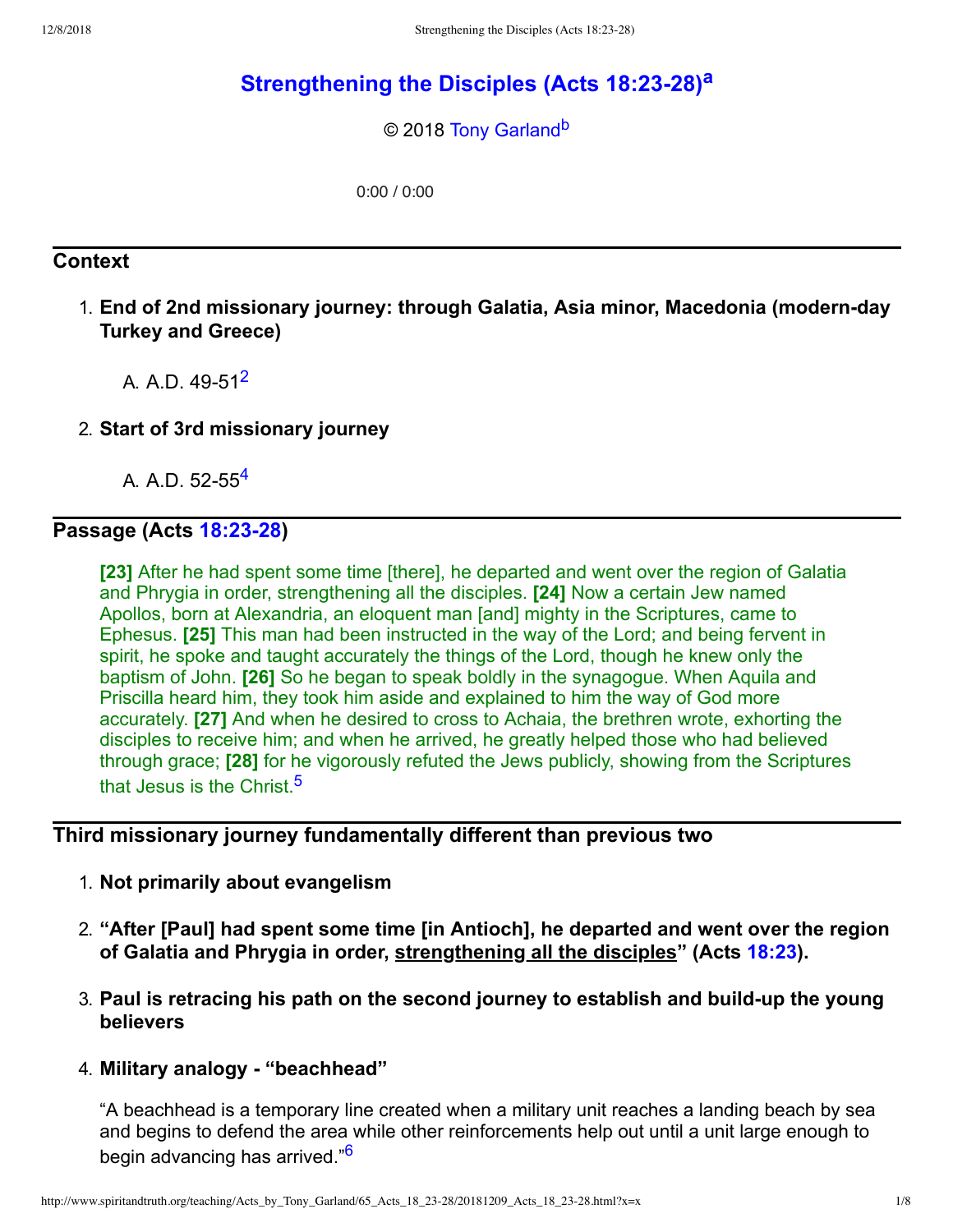A. WW2 - reclaiming French territory held by Germany by landing on the beach via the sea

"Operation Neptune began on D-Day (6 June 1944) and ended on 30 June 1944. By this time, the Allies had established a firm foothold in Normandy."

- B. Advancement is of little value unless the newly captured ground is also *held*
- C. Advancing the gospel—the purpose of God on Earth—requires more than evangelism
	- I. Make no mistake: evangelism is critically important without evangelism there would be no disciples!
	- II. As important as it is to be saved and avoid the judgement of Hell, God is not just concerned about salvation — the NT places great emphasis upon Christian growth beyond coming to faith: sanctification
	- III. The church is out to "convert the world," but *to what* and *for what purpose*?

## **Discipleship**

- 1. **The greater portion of the NT concerns discipleship: the process of sanctification after coming to faith**
- 2. **The most quoted** *evangelistic* **mandate in the NT, the Great Commission, is also on about discipleship**

"Go therefore and make disciples of all the nations, baptizing them in the name of the Father and of the Son and of the Holy Spirit, teaching them to observe all things that I have commanded you; and lo, I am with you always, [even] to the end of the age." (Mat. 28:19-20).

- A. The Church is to make disciples (from [μαθητεύω](http://www.spiritandtruth.org/fontsu/index.htm) [*mathēteuō*])
	- I. Imperative command: "you all make disciples!"
	- II. We are to "make committed students," "make followers" not just "make believers" but go beyond
	- III. How is the Church to accomplish this?
- B. Teaching
	- I. The Church is to be the business of "Teaching them to observe all things I have commanded you" — as Jesus puts it
		- a. Teaching is from [διδάσκω](http://www.spiritandtruth.org/fontsu/index.htm) [*didaskō*] from which we get the word "didactic" "to instruct", especially with a moral purpose in view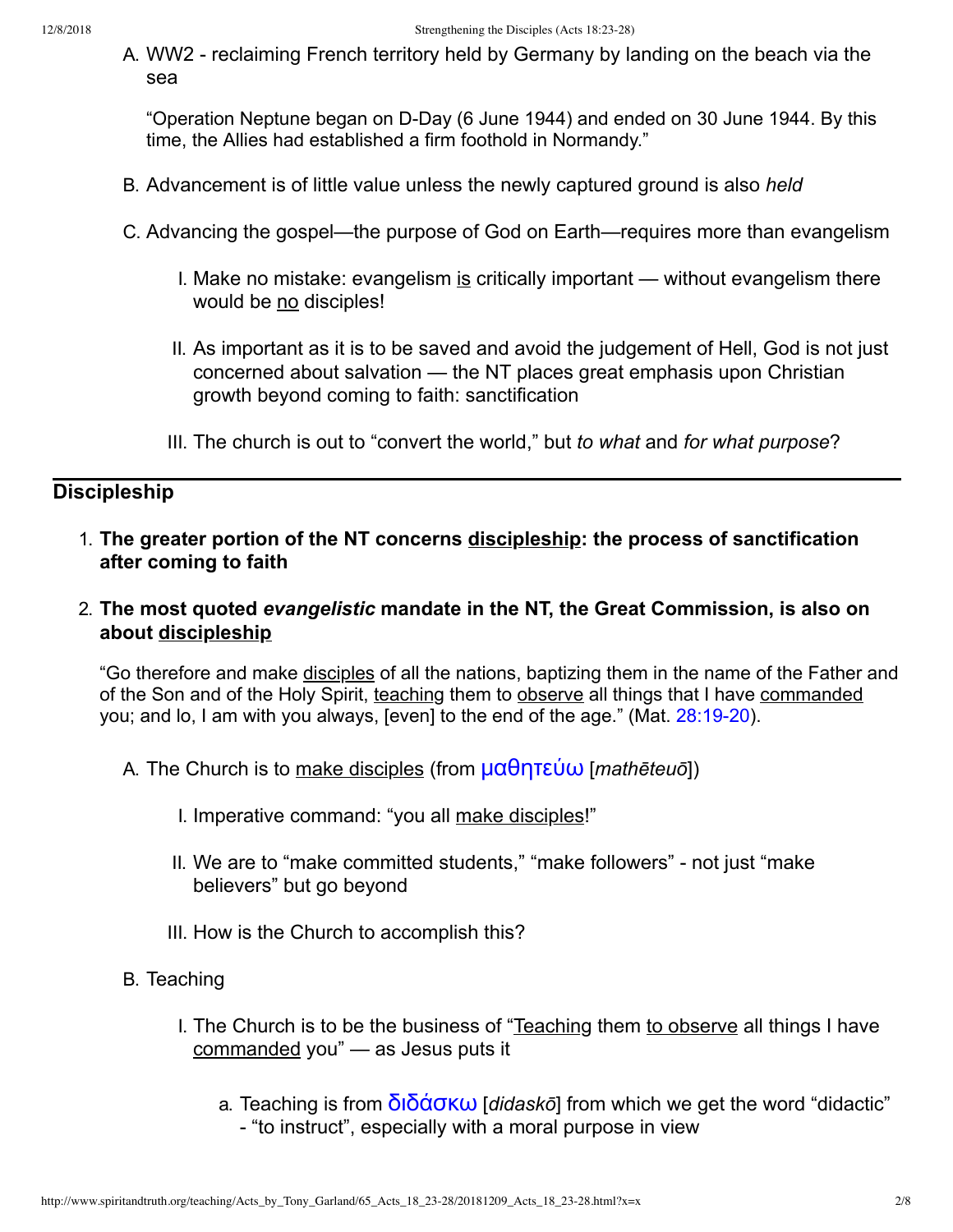- b. Primary purpose for the teaching: "to observe all things that I have commanded you" (Mat. [28:19\)](http://www.spiritandtruth.org/bibles/nasb/b40c028.htm#Mat._C28V19).
	- i. As followers of Jesus, we are to "observe and obey"
	- ii. "Observe" is from [τηρέω](http://www.spiritandtruth.org/fontsu/index.htm) [*tēreō*] which emphasizes *guarding*, *keeping* watch over - not just "looking", but "carefully doing/following"
	- iii. These this are not optional, they have been commanded by Jesus!
		- Commanded is from [ἐντέλλομαι](http://www.spiritandtruth.org/fontsu/index.htm) [*entellomai*], meaning the things Jesus has ordered or given instructions concerning
- <span id="page-2-0"></span>c. How do we show love of God?
	- i. Primarily through our devoted obedience!<sup>[8](#page-7-6)</sup>
	- ii. How mundane!
	- iii. "If you love Me, keep My commandments" (John [14:15\)](http://www.spiritandtruth.org/bibles/nasb/b43c014.htm#John_C14V15).
	- iv. "He who has My commandments and keeps them, it is he who loves Me. And he who loves Me will be loved by My Father, and I will love him and manifest Myself to him" (John [14:21](http://www.spiritandtruth.org/bibles/nasb/b43c014.htm#John_C14V21)).
	- v. "He who does not love Me does not keep My words; and the word which you hear is not Mine but the Father's who sent Me" (John [14:24\)](http://www.spiritandtruth.org/bibles/nasb/b43c014.htm#John_C14V24).
	- vi. "You are My friends if you do whatever I command you" (John [15:14\)](http://www.spiritandtruth.org/bibles/nasb/b43c015.htm#John_C15V14).
	- vii. "This is love, that we walk according to His commandments. This is the commandment, that as you have heard from the beginning, you should walk in it" (2Jn. 6).
	- viii. How do disciples demonstrate a lack of love for Jesus?
		- "But why do you call Me 'Lord, Lord,' and do not do the things which  $Isay?"$  (Luke  $6:46$ ).
		- If we say we love Jesus, but live in a way which denies His commandments, then we are deceived, deceivers or both.

#### 3. **Two sides to the discipleship equation**

- A. Teachers: Paul, Acquila and Priscilla
- B. Disciples: Apollos
- C. Teachers must faithfully *teach*, disciples must faithfully *learn* and *obey*
- D. If either side "drops the ball" then the Great Commission suffers
- E. The is analogous to the passing of the baton during a relay race
	- I. It doesn't matter how fast you run if the baton gets dropped during the hand-off  $$ the team is disqualified
	- II. The "baton" in this case, is preserving and observing the teachings of Jesus, and God's Word in general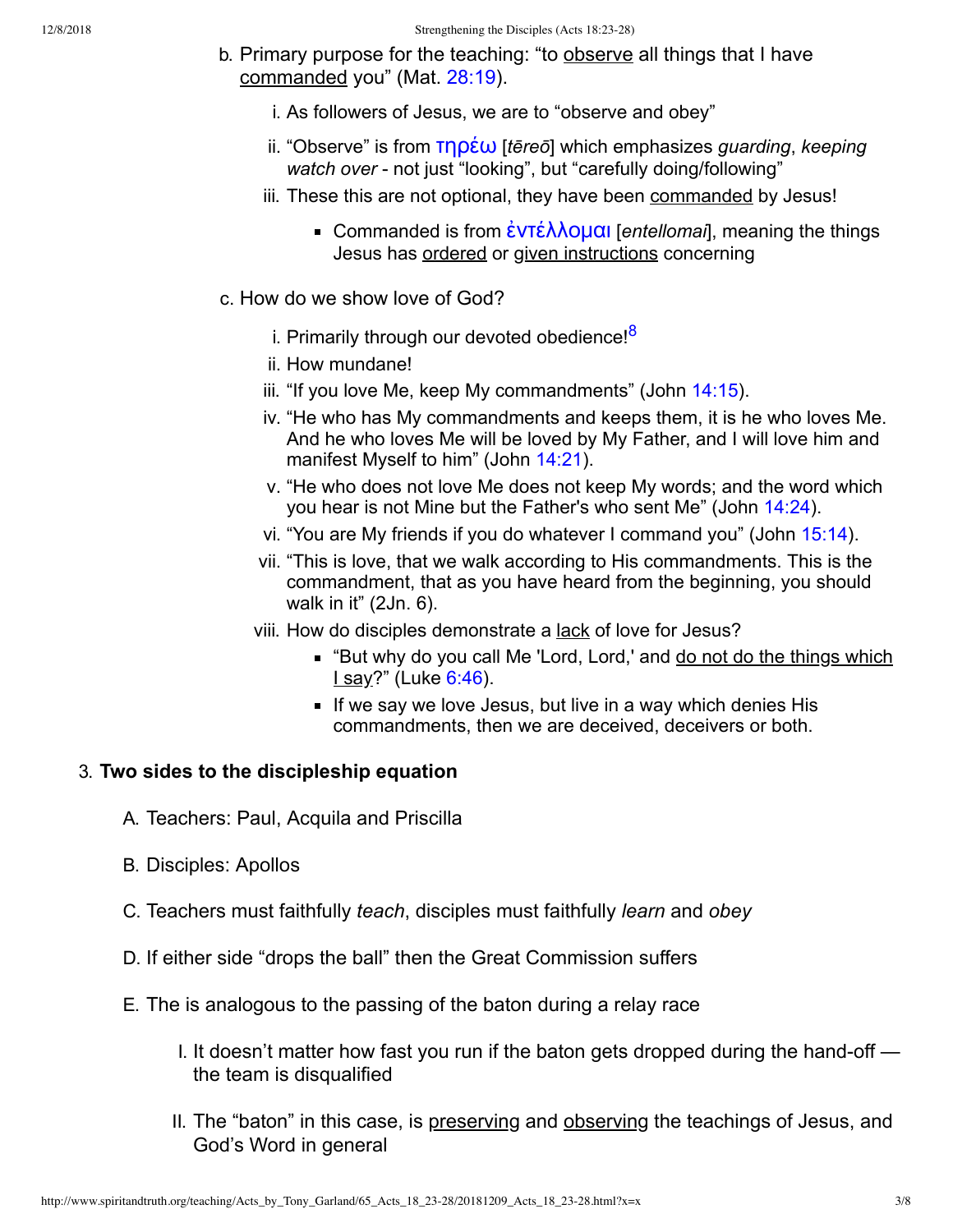- III. Preserving requires not only retaining and promulgating His teachings, but properly interpreting and understanding what He taught
- IV. Observing His teachings means we are not free to drift wherever the culture leads (e.g., gender confusion, sexual relationships, moral teachings)
- V. The devil is at work on both fronts: subverting the proper understanding of Scripture and perverting the proper way to live in order to please God

#### 4. **Seven attributes of the Christian disciplemaker**

- A. #1 Motivated
	- I. Apollos, "being fervent in spirit, . . . spoke and taught" (Acts [18:25](http://www.spiritandtruth.org/bibles/nasb/b44c018.htm#Acts_C18V25))
	- II. "Fervent" is from [ζέω](http://www.spiritandtruth.org/fontsu/index.htm) [*zeō*], from which we get the *zoo* prefix of zoology
		- a. Living, filled with life not passive, not coasting
		- b. Motivated in his spirit
		- c. As some have observed, "you can't push a wet noodle"
	- III. As a teacher: I'm more reticent than ever to "lay out all the goods"
		- a. Most often, the teaching just falls on the floor
		- b. Make the disciple demonstrate their own hunger, else move elsewhere
- B. #2 Teachable

Apollos eagerly learned from Aquila and Priscilla concerning "the way of God more accurately" (Acts [18:26\)](http://www.spiritandtruth.org/bibles/nasb/b44c018.htm#Acts_C18V26)

- I. Humility open to instruction by others
- II. Respect/reverence for those who God has previously equipped
- III. Learning for the right reason not to puff up, gain a following, but to properly handle the Word and to serve Christ
- IV. My experience is that this is a rare attribute in our time
- C. #3 Faithful

"You therefore, my son [young Timothy], be strong in the grace that is in Christ Jesus. And the things that you have heard from me among many witnesses, commit these to faithful men who will be able to teach others also" (2 Timothy  $2:1-2$ ).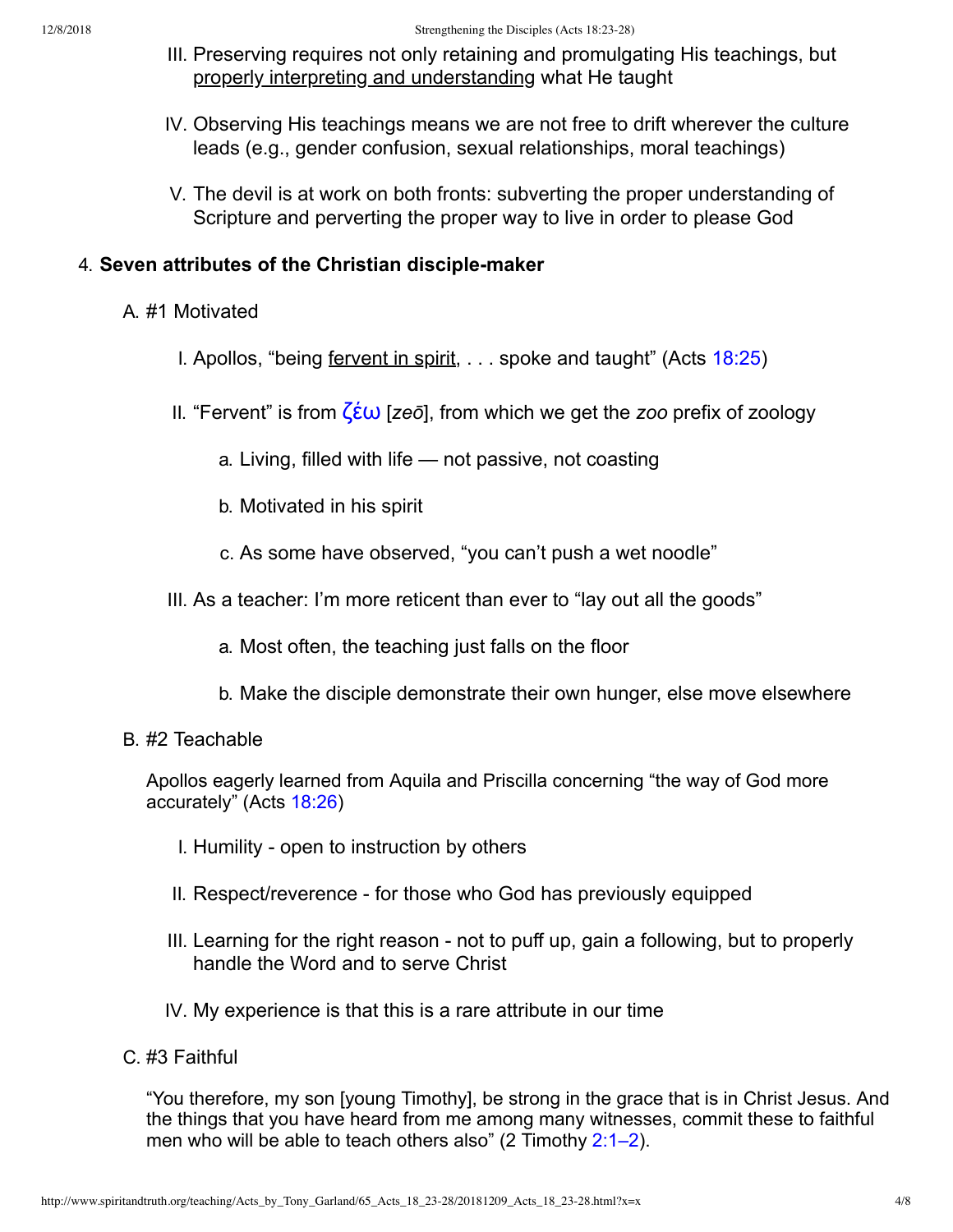- I. The passing of the baton: the things Timothy heard from Paul, in turn, were to be committed to others
- II. Not to those who are eloquent, brilliant, charismatic, or those who are good at emotional manipulation
- III. Something much rarer: faithfulness!
- IV. Again: seemingly mundane! Reliable persons
- D. #4 Trustworthy an aspect of faithfulness
	- I. Understands the value of what is being handled
	- II. Christian teaching is extremely, extremely . . . did I mention extremely valuable?
	- III. The things Paul taught were to be *committed* ([παράθου](http://www.spiritandtruth.org/fontsu/index.htm) [*parathou*], "entrusted to")
	- IV. Like the Loomis armored guards who transport valuables, those who handle it must be trustworthy
	- V. Put the valuables into the wrong hands (an untrustworthy disciple with the wrong motives who becomes a Judas) and you are inadvertently equipping a monster to undermine the faith of the next generation<sup>[9](#page-7-7)</sup>
	- VI. Lord knows we don't need more foxes in our already overcrowded Christian henhouse!
- E. #5 Accurate an aspect of faithfulness

Apollos "spoke and taught accurately the things of the Lord" (Acts [18:25](http://www.spiritandtruth.org/bibles/nasb/b44c018.htm#Acts_C18V25))

- <span id="page-4-0"></span>I. "Accurately" is from "ajkribw's" — "implying care and adequateness"
- II. As Paul wrote to young Timothy

"Be diligent to present yourself approved to God, a worker who doesn't need to be ashamed, correctly teaching the word of truth." (2Ti. [2:15](http://www.spiritandtruth.org/bibles/nasb/b55c002.htm#2Ti._C2V15), HCSB)

- III. How many heresies and screwball ideas have been birthed through sloppy handling of God's Word?
- IV. Apollos was *adequate* to the task, he "had been instructed in the way of the Lord" (Acts [18:25\)](http://www.spiritandtruth.org/bibles/nasb/b44c018.htm#Acts_C18V25)
- V. Accuracy is costly it takes preparation, energy, discipline, and many hours pursuing God through His Word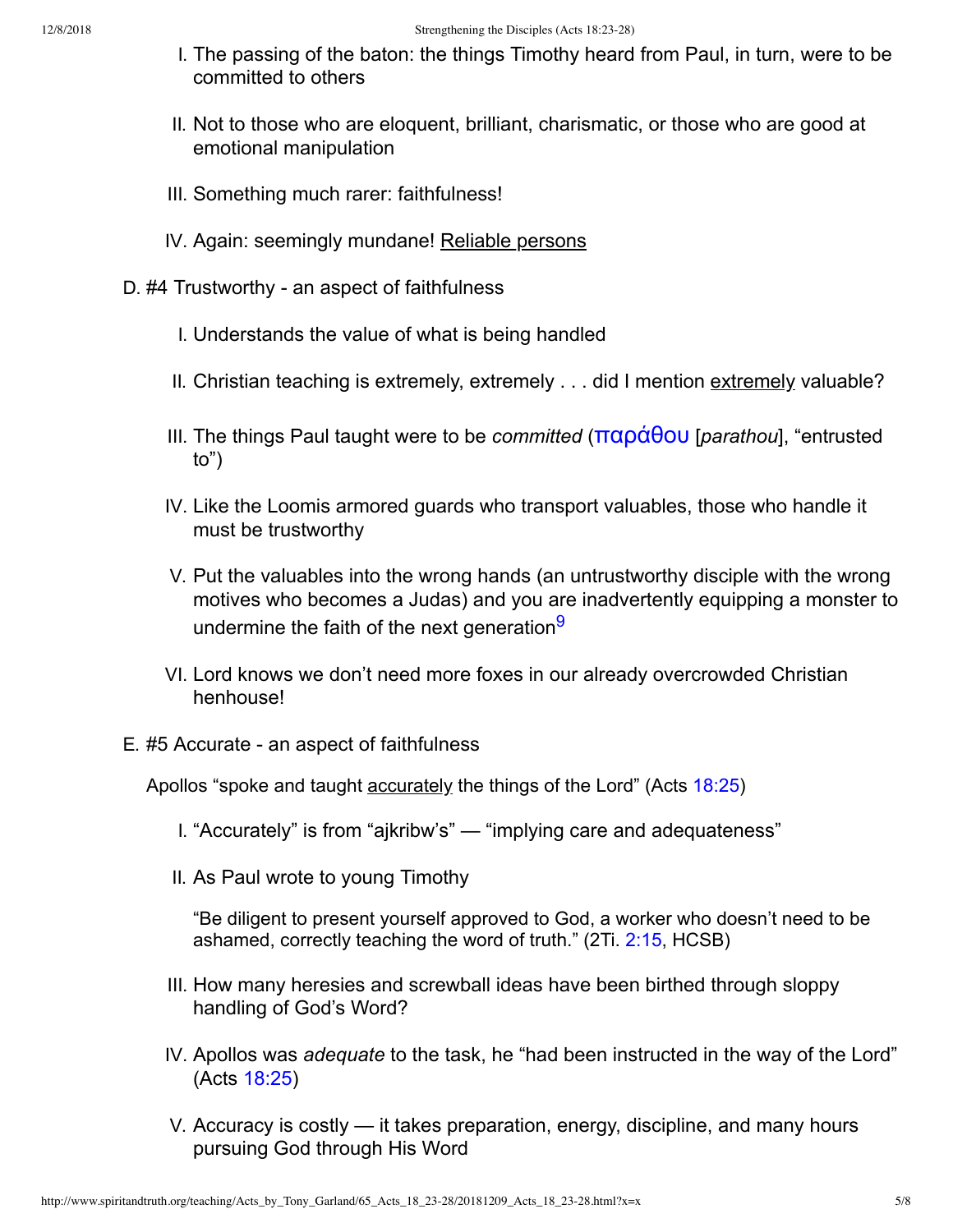- VI. But what a great reward for those who persevere! Here God's assessment of Apollos through the pen of Luke: Apollos is said to be "mighty in the Scriptures"
- VII. One wonders how many young men today seek to be "mighty in the Scriptures"?
- F. #6 Contender
	- I. Someone who is willing to take some heat, to fight for truth

Apollos "greatly helped those who had believed through grace; for he vigorously refuted the Jews publicly, showing from the Scriptures that Jesus is the Christ" (Acts 18:27-28)

- a. Equipping with truth: building up the body of Christ
- b. Refuting error: those who deny the truth of Christianity
- II. Teaching truth while immersed in a kingdom of darkness is not for lightweights
- III. As Jesus' brother, Jude said

"Beloved, while I was very diligent to write to you concerning our common salvation, I found it necessary to write to you exhorting you to contend earnestly for the faith which was once for all delivered to the saints" (Jude [3](http://www.spiritandtruth.org/bibles/nasb/b07c003.htm#Jdg._C3V1))

- a. "Contending earnestly" is from [ἐπαγωνιζομαι](http://www.spiritandtruth.org/fontsu/index.htm) [*epagōnizomai*] from which we get our word "agonize"
- IV. This gets back to *motivation* how can you fight for something if you aren't motivated?
- G. #7 Perseveres to the end
	- I. Fulfills his or her ministry
	- II. Writing to the church at Colossi, Paul spoke of "the stewardship from God which was given to me for you" (Col. [1:25](http://www.spiritandtruth.org/bibles/nasb/b51c001.htm#Col._C1V25)).
		- a. He understood his gifting and calling and his responsibility to fulfill it
	- III. His advice to Archippus was, "Take heed to the ministry which you have received in the Lord, that you may fulfill it" (Col.  $4:17$ ).
	- IV. He gave similar advice to Timothy
		- a. ". . . stir up the gift of God which is in you through the laying on of my hands" (1Ti. [1:6\)](http://www.spiritandtruth.org/bibles/nasb/b54c001.htm#1Ti._C1V6).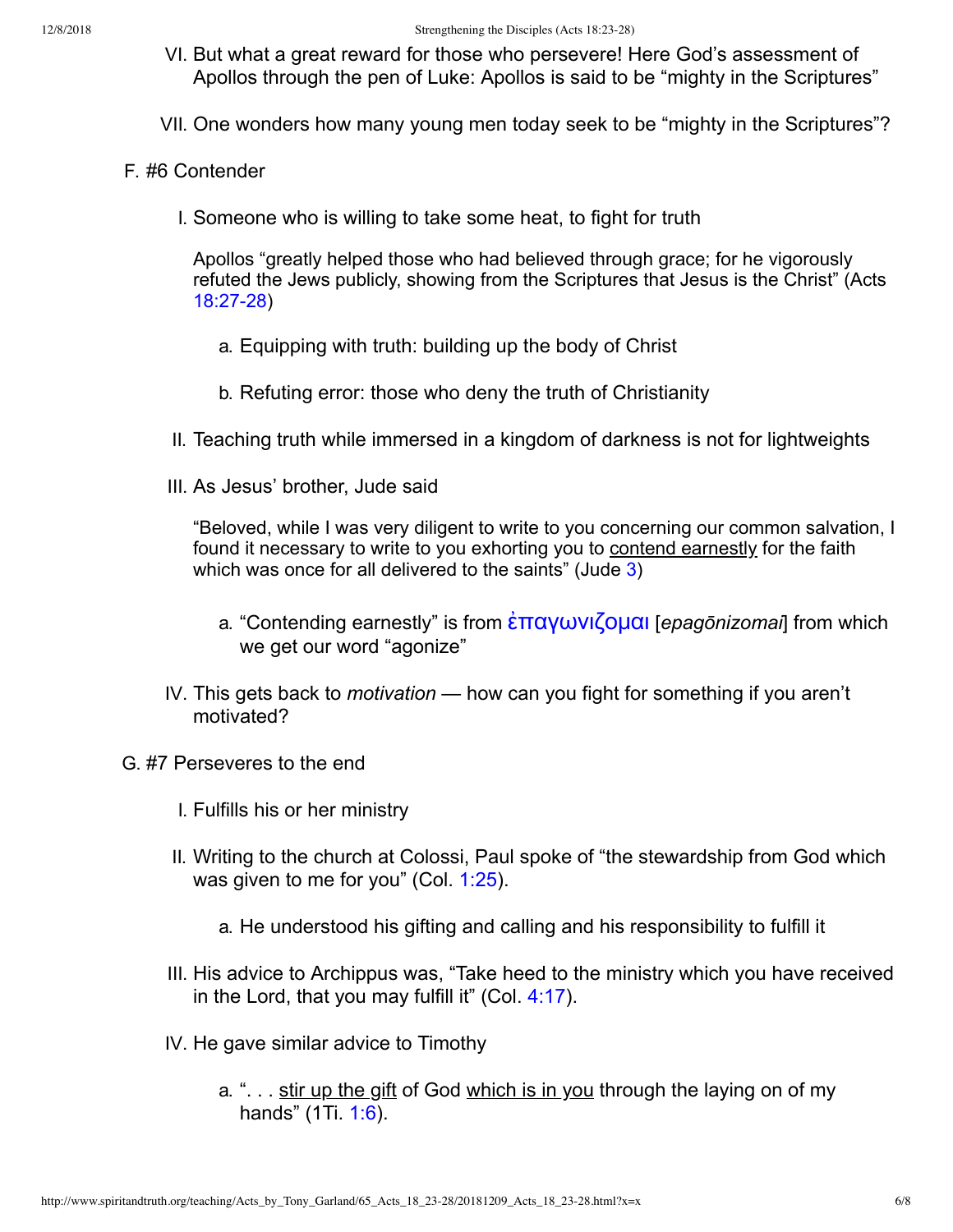- b. ". . . be watchful, in all things, endure afflictions, do the work of an evangelist, fulfill your ministry" (2Ti. [4:5\)](http://www.spiritandtruth.org/bibles/nasb/b55c004.htm#2Ti._C4V5).
- V. Paul, near the end of his life

". . . the time of my departure is at hand. I have fought the good fight, I have finished the race, I have kept the faith"  $(2Ti. 4:6-7)$ .

VI. Jesus, near the end of His life

"I have glorified You on the earth. I have finished the work which You have given Me to do" (John [17:4\)](http://www.spiritandtruth.org/bibles/nasb/b43c017.htm#John_C17V4).

## **Spiritual replication**

#### 1. **Seminary photos**

- A. All Christians
- B. Two types of disciple makers
	- I. Examples which kept the faith, finished the race
	- II. Examples which went AWOL (absent with out leave)
		- a. Maybe from the faith, maybe not
		- b. Great promise, great gifting, but failed to fulfill their calling

## 2. **Death "graduation" chart**

- A. The dwindling list of giants in our generation
- B. God will raise up the next generation
- C. Question: are you willing to be used?
- D. If he bought us, what claim do we have on our lives?



<span id="page-6-0"></span>SpiritAndTruth.org [<http://SpiritAndTruth.org>](http://www.spiritandtruth.org%20%3Chttp//www.spiritandtruth.org%3E) S[c](#page-7-8)an Code<sup>c</sup>